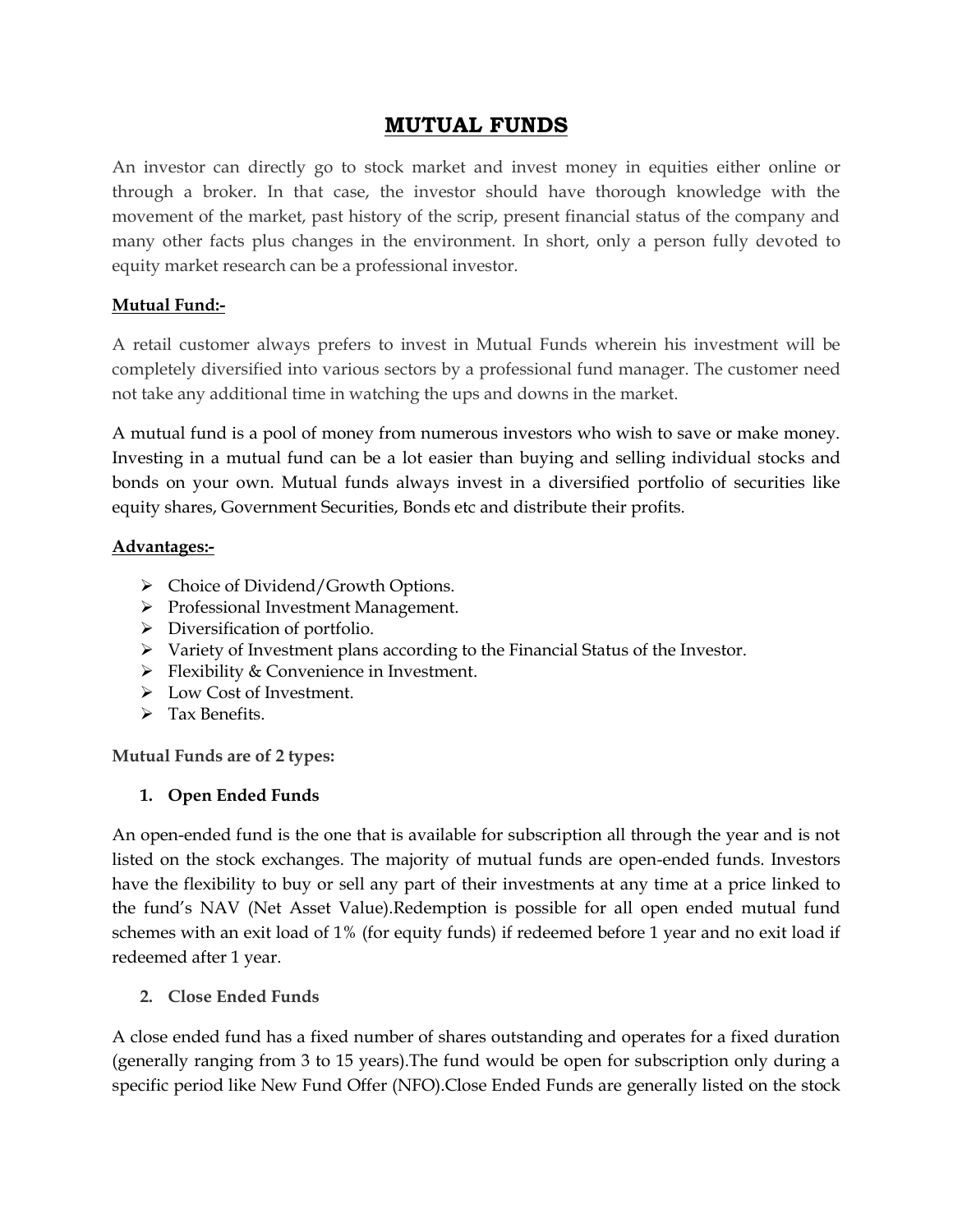exchange. So it is traded just like other stocks on an exchange. Usually the redemption is also specified which means that they terminate on specific dates when the investor can redeem their units.

## **Tax Benefits:**

Investments in ELSS (Equity Linked Savings Scheme) upto Rs 1 lakh are eligible for tax exemption as per Sec 80C of Income Tax Act. These funds come with a lock in period of 36 months. Dividends from equity funds are tax free. Long term capital gains are free from capital gain tax.

## **SIP-SYSTEMATIC INVESTMENT PLANNING (SIP)**

In investments, the best ideas are often the simplest and systemmatic. Investing regularly in small amounts can often lead to better results than investing in a lump sum. The best example for this is SIP- SYSTEMATIC INVESTMENT PLANNING.

SIP is step by step to investing. SIP works on the principle of regular investments. It is like recurring deposit where you put in a small amount every month. It allows you to invest in a MF by making smaller periodic investments (monthly or quarterly) in place of a heavy one-time investment i.e. SIP allows you to pay a minimum of 12 periodic investments of Rs 500/- each in place of a one-time investment of Rs 6000 in an MF. Thus, you can invest in any MF without altering your other financial liabilities.

Investing through the SIP route minimizes the effect of investing in the volatile markets. NRI's can also invest in Mutual Funds.

## **Advantages:-**

- $\triangleright$  It is very easy to do SIP once you sign up for an SIP application form with a good scheme.
- $\triangleright$  It makes you disciplined as it's automated.
- $\triangleright$  By investing regularly, one can enter the market at different levels and enjoy the average cost.

## **1. Smaller Investment Amounts**

In SIP, customer can start his investment with a minimum amount of Rs 500/- per month. A few hundreds set aside every month will not affect our monthly disposable income. It will easy for us to part with a few hundreds every month/quarter, rather than setting aside a lump sum amount as our investment in one shot.

## **2. Rupee cost averaging**

This is especially true for investments in equities. When you invest the same amount in a fund